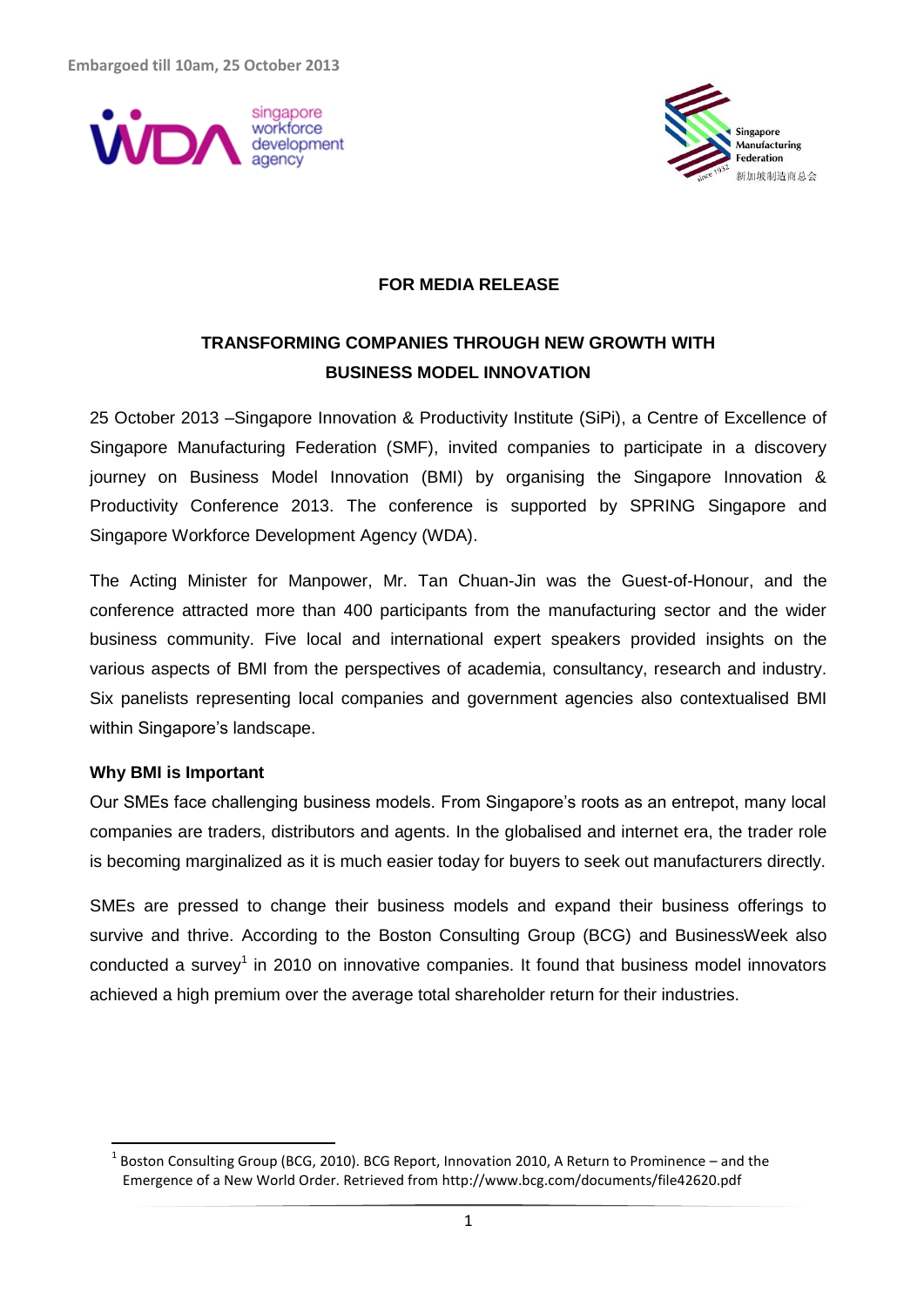Also, according to a global survey<sup>2</sup> conducted in 2010 by the Economist Intelligence Unit for more than 4,000 senior managers, 54% of them favoured the new business models over new products and processes as a future competitive edge.

#### **BMI Initiatives**

 $\overline{a}$ 

SiPi believes that the greatest difficulty in practising BMI is the mindset change. This is because it is unthinkable for some companies' bosses to change what they have been doing successfully albeit obsolete for the past few years. As such, SiPi provides the right training on Human Resources (HR) and productivity to enable companies to create the appropriate corporate culture for BMI change.

Another major initiative that SiPi will be carrying out is a national research study on Business Model Innovation in Singapore later this year for local companies to improve productivity innovatively and innovation productively through the right business models.

### **Initiatives by SMF and WDA to Boost Companies' Productivity**

Apart from SMF, SiPi has the other mission to improve productivity and this can augment BMI. For instance, SiPi has engaged more than 200 companies on a one-to-one basis and thousands of companies through its various events outreach. With lean diagnostics, companies are given a better understanding of their productivity gaps and opportunities for improvement.

To further boost productivity, another Centre of Excellence is SMF Centre for Corporate Learning (SMF CCL). This centre is in partnership with the Singapore Workforce Development Agency (WDA), and jointly developed a range of Singapore Workforce Skills Qualifications (WSQ) productivity courses. Since 2010 this year, more than 115 companies have embarked on the WSQ Certified Productivity & Innovation Manager (WSQ CPI Manager) and SME Quality Initiatives to Assist, Nurture and Grow (SME QIANG) training courses. At this year's SIPC, 20 companies were honoured with the WDA-SMF Productivity & Innovation Awards 2013. The award recognises companies' efforts at raising productivity via two WSQ programmes –WSQ CPI Manager and SME QIANG (Please refer to Annex 1 for quotes by award winners, and Annexes 2 and 3 for Factsheets on WSQ CPI Manager and SME QIANG respectively).

 $2$  Economist Intelligence Unit (2010). Business 2010, Embracing the Challenge of Change. Retrieved from http://graphics.eiu.com/files/ad\_pdfs/Business%202010\_Global\_FINAL.pdf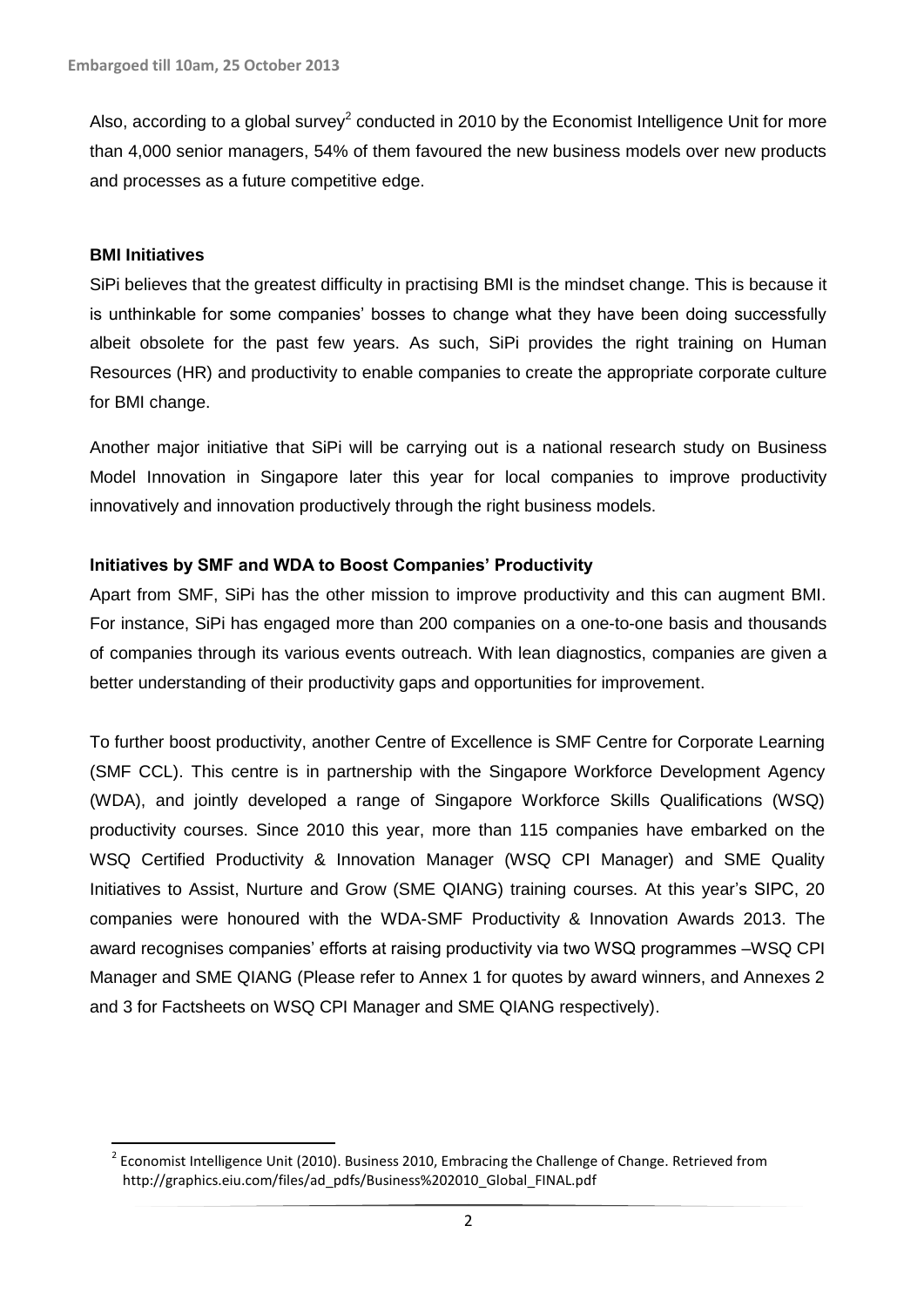### **About Singapore Innovation & Productivity Institute (SiPi)**

#### [http://www.sipi.org.sg](http://www.sipi.org.sg/)

SiPi is the national agency under SMF, funded by SPRING Singapore, that drives innovation and productivity in the manufacturing community in Singapore. SiPi's vision is to be the leading driver of innovative thinking and best practices for manufacturing companies in Singapore. Its mission is to empower these manufacturing companies with the mindset and tools to achieve the highest level of innovation and productivity.

With a strong team of Lean Six Sigma black belt experts, SiPi aspires to steer industry development and collaborate closely with industries and local and overseas experts to develop tools, case studies and methodologies to help manufacturing companies embark on or enhance their innovation and productivity journey.

# **About Singapore Manufacturing Federation Centre for Corporate Learning (SMF CCL)**

#### [http://www.smfccl.sg/](http://www.smfccl.sg/index.php/about/about-sma-centre-for-corporate-learning)

As the preferred corporate training and development centre, SMF CCL reaches out to companies and individuals beyond the manufacturing industry, and conducts more than 200 training programmes and trains over 10,000 people annually. As an accredited Continuing Education and Training (CET) Centre, SMF CCL established CET@SMF to facilitate job matching between employers and job seekers in the manufacturing and other related industries. SMF CCL actively collaborates with government agencies and has established training centres to deliver nationwide quality programmes.

### **About Singapore Manufacturing Federation (SMF)**

#### <http://www.smfederation.org.sg/>

Established since 1932, SMF represents the interest of the Singapore manufacturing community, driving its competitiveness and sustainable growth through serving industry-specific needs. Supported by 10 industry groups and 6 Centres of Excellence, SMF enhances the competitiveness of the industry by encouraging capacity development and capability building, innovation and productivity.

It provides opportunities for companies to collaborate, network; and to grow and expand both locally and internationally. Current membership stands at more than 3,000 corporate members ranging from SMEs to MNCs.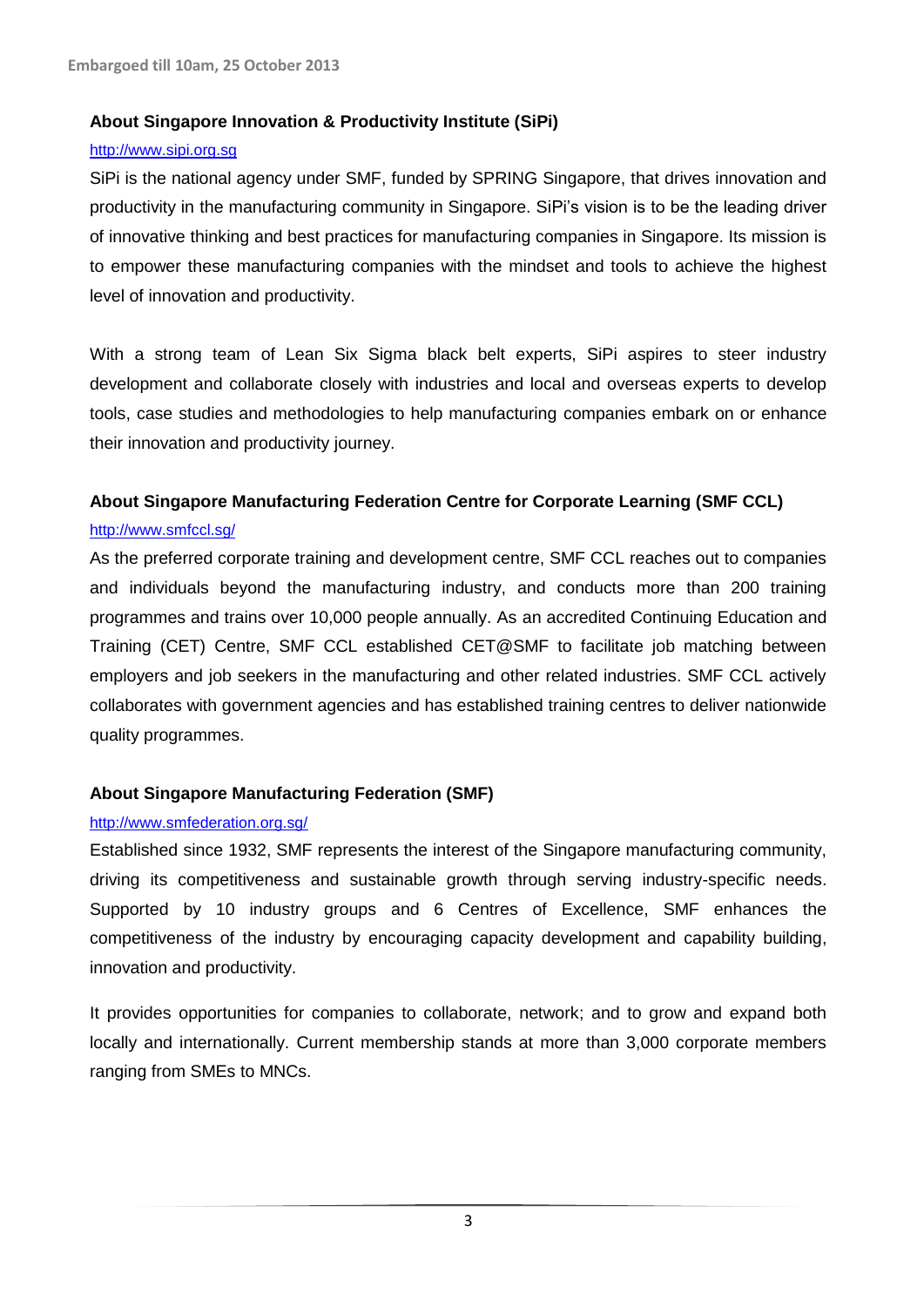#### **About Singapore Workforce Development Agency (WDA)**

#### <http://www.wda.gov.sg/>

The Singapore Workforce Development Agency (WDA) enhances the competitiveness of our workforce by encouraging workers to learn for life and advance with skills. In today's economy, most jobs require not just knowledge, but also skills. WDA collaborates with employers, industry associations, the Union and training organisations, to develop and strengthen the Continuing Education and Training system that is skills-based, open and accessible, as a mainstream pathway for all workers - young and older, from rank and file to professionals and executives - to upgrade and advance in their careers and lives. For more information, please visit http://www.wda.gov.sg.

For media queries, please contact:

| Kristin Loo                            | Ong Hui Qi                         |
|----------------------------------------|------------------------------------|
| Executive                              | Executive                          |
| <b>Corporate Communications</b>        | <b>Corporate Communications</b>    |
| Singapore Manufacturing Federation     | Singapore Manufacturing Federation |
| DID: (65) 6826-3013                    | DID: (65) 6826-3132                |
| HP: 91713322                           | HP: 9799 4728                      |
| Email: Kristin.loo@smfederation.org.sg | Email: Huigi@smfederation.org.sg   |
|                                        |                                    |

| Steven Ng (Mr)                         | Jennifer Lim (Ms)                               |
|----------------------------------------|-------------------------------------------------|
| <b>Principal Manager</b>               | <b>Corporate &amp; Marketing Communications</b> |
| Corporate & Marketing Communications   | Singapore Workforce Development Agency          |
| Singapore Workforce Development Agency | DID: (65) 6307-7474                             |
| DID: (65) 6512-1241                    | HP: (65) 9695-5644                              |
| HP: (65) 9850-3367                     | Email: jennifer_lim@wda.gov.sg                  |
| Email: steven ng@wda.gov.sq            |                                                 |
|                                        |                                                 |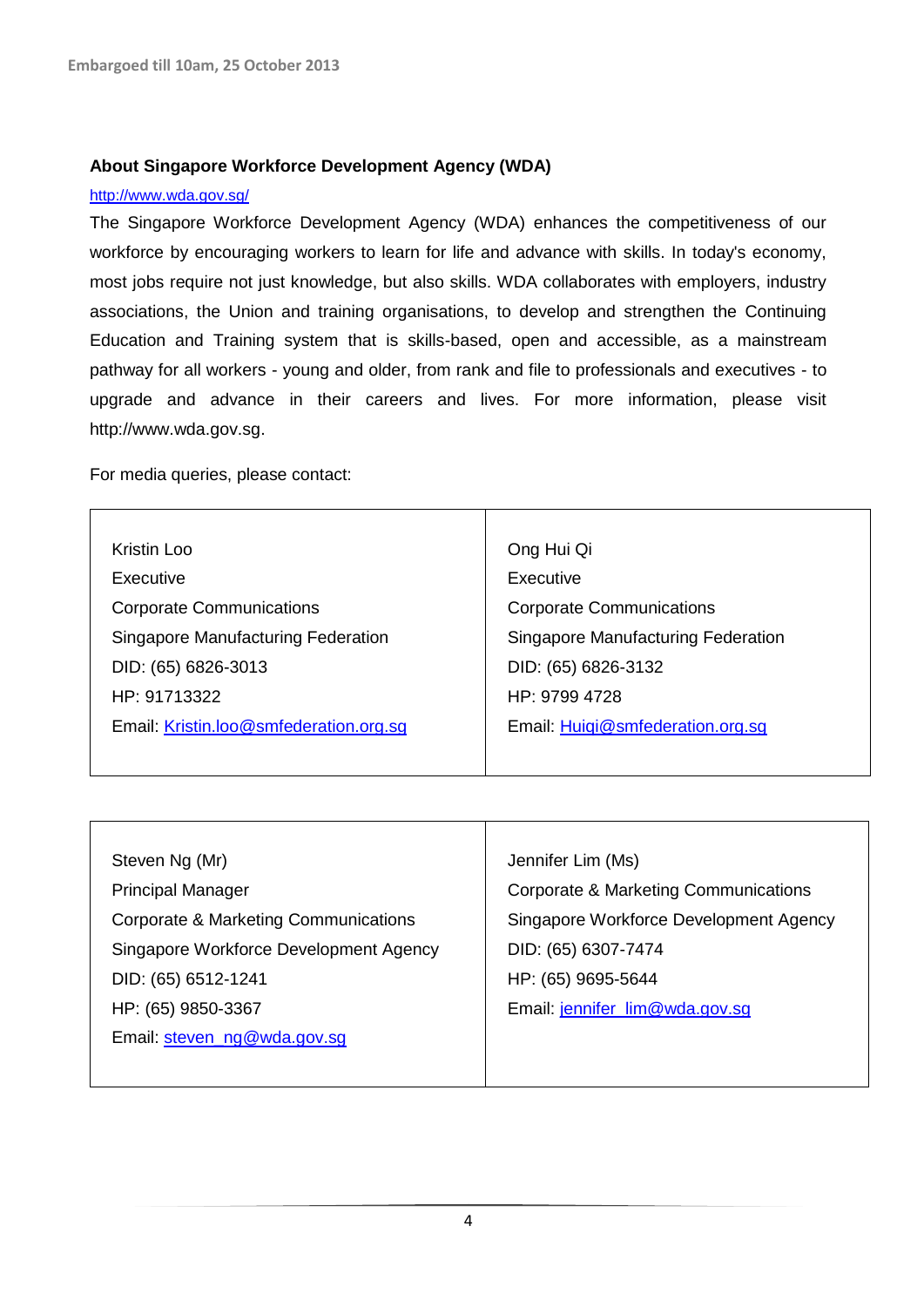#### **QUOTES FROM WDA-SMF PRODUCTIVITY & INNOVATION AWARDS 2013 WINNERS**

#### **WSQ CPI Manager Gold Winner - Singapore Technologies Marine Ltd (ST Marine)**

Gold winner from the WSQ CPI Manager category, ST Marine is a premier shipyard providing turnkey shipbuilding, ship conversion and ship repair services to a worldwide customer base in the naval and commercial markets. The company had leveraged on WSQ CPI Manager to improve their block joining processes, leading to a significant reduction of manpower deployed, enhancement of safety and quality of the product. "ST Marine always accord high priority in the continual improvement of our productivity to remain competitive. In conjunction with the national productivity drive, ST Marine will continue to formulate more business innovation initiatives and re-engineer our business processes through Kaizen and value stream mapping tools. This award is an affirmation that we are heading in the right direction!" said Mr. Lim Nian Hua, Senior Vice President/Ag COO, Singapore Technologies Marine Ltd.

#### **SME QIANG Gold Winner – Horsburgh Engineering (F.E.) Pte Ltd**

Gold winner from the SME QIANG category, Horsburgh Engineering (F.E.) Pte Ltd, provides endto-end services in areas such as housekeeping, landscaping and pest control. Through SME QIANG, the company managed to streamline their work processes for cleaning toilets, which have led to a 25 per cent rise in productivity. "With the tightening labour market, we need to look into ways to improve productivity. SME QIANG is the first programme that is applicable to the cleaning industry. This is a programme that companies can look into to help them stay competitive in the market," shared Ms. Sharon Kee, Director, Horsburgh Engineering (F.E.) Pte Ltd.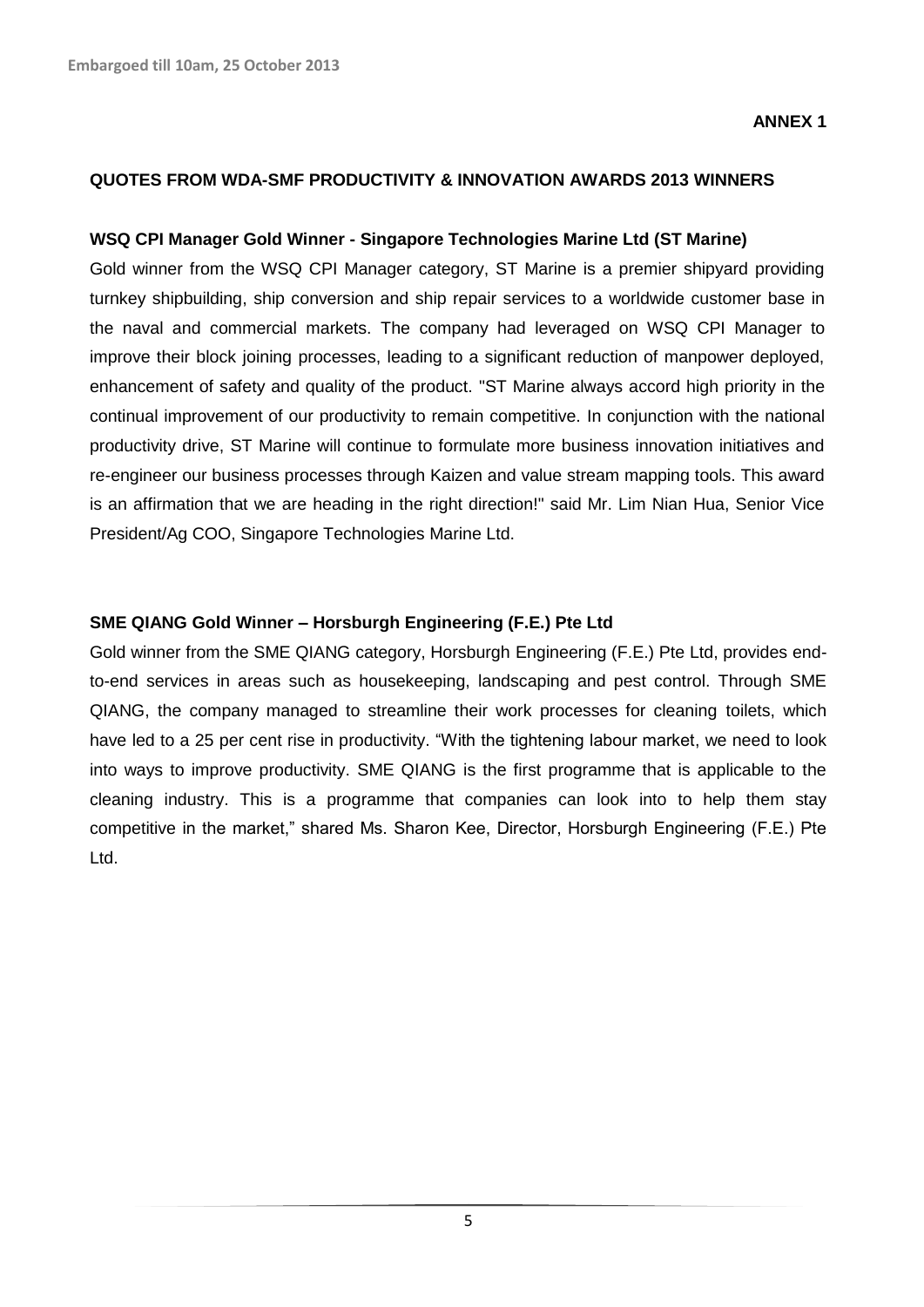# **FACTSHEET OF WSQ CERTIFIED PRODUCTIVITY & INNOVATION MANAGER (CPI MANAGER)**

#### **Background**

In conjunction with the national productivity drive to raise productivity growth by 2 to 3 percent over the next ten years, there is a need to initiate more training interventions that encompass continuous improvement, business process re-engineering and lean six sigma methodology that could help companies improve their operational efficiency and productivity. To meet this objective, the Singapore Workforce Development Agency (WDA) and Singapore Manufacturing Federation Centre for Corporate Learning (SMF CCL) jointly developed the Workforce Skills Qualifications (WSQ) Certified Productivity & Innovation Manager (CPI Manager) qualification under Generic Manufacturing Skills (GMS) WSQ framework. Through this programme, participants are trained to become change agents or Productivity Champions in their respective companies to increase productivity.

#### **Course Outline**

The WSQ Certified Productivity & Innovation Manager (CPI Manager) is designed for key personnel identified by their organizations to be trained and developed as Productivity Champions or change agents within companies to implement productivity and business innovation tools and initiatives at the enterprise level.

Other than core competency-based training in 5S, Quality Systems, Lean Six Sigma and Business Process Reengineering, participants will be able to apply and contextualise the acquired skills and knowledge from WSQ CPI Manager in an Enterprise Productivity Improvement Project (EPIP) back at their respective organisations.

WSQ CPI Manager also incorporates a mentorship component critical in ensuring the success of the EPIP. Productivity Coaches will be attached to participating companies to implement strategies to raise productivity levels. These will include re-engineering of specific business or manufacturing processes such as operations management, order fulfilment, logistics and warehousing, supply chain management, customer service management amongst others.

6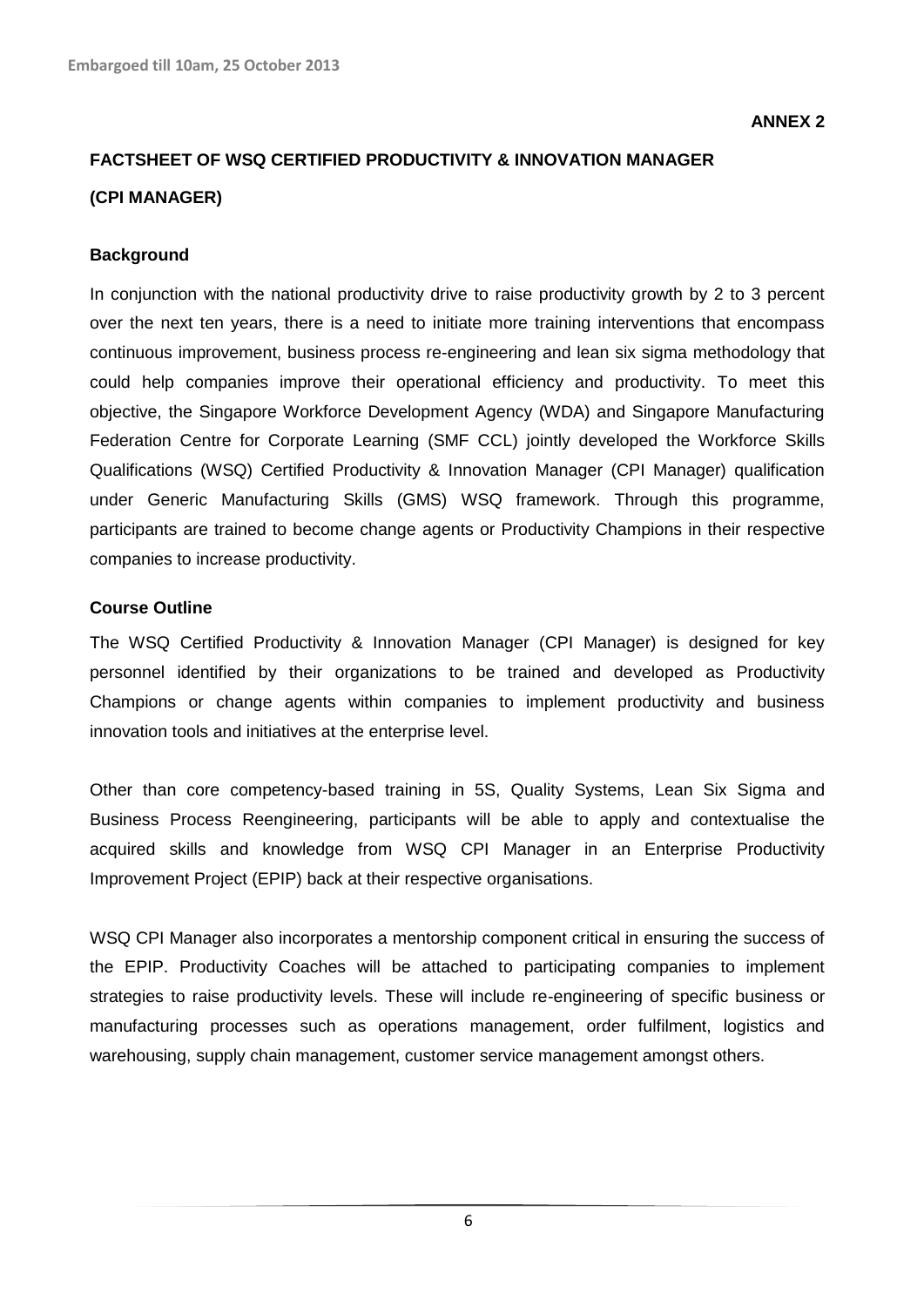### **Programme Structure**

The programme is offered on a full-time basis over a 5-month period customized to the client companies' schedules. The programme consists of 3 modules conducted over 144 hours, followed by a 3-month period for the Enterprise Productivity Improvement Project (EPIP) component of the course.

# **Unit 1: Certified Operations Professional**

- Supervise Teams at Work
- **Supervise Work Improvement Process**
- **Example 25 Supervise Quality Procedures**
- **EXECUTE:** Supervise Workplace Safety and Health Practices

# **Unit 2: Implement Business Process Re-engineering**

- Plan Process Re-engineering Strategies in an Organisation
- Implement Process Re-engineering Strategies in an Organisation

### **Unit 3: Implement Lean Six Sigma**

- Introduction to Lean
- **Lean Culture**
- Value Stream Mapping
- **Stability & Process Improvement**
- **Just-in-Time**
- **Measuring**
- **Sustaining**

# **Unit 4: Implement Enterprise Productivity Improvement Project (EPIP)**

Upon completion of the above units, participants will undertake an identified Enterprise Productivity Improvement Project (EPIP) within their organizations to implement the productivity and innovation tools and initiatives at the enterprise level.

Productivity coaches will be assigned to guide the participants to implement the identified enterprise level project and apply the knowledge and skills acquired from the WSQ CPI Manager training, which will translate into actual productivity gains for the company.

Productivity gains include re-engineering of specific business or manufacturing processes such as operations management, order fulfilment, logistics and warehousing, supply chain management, customer service management and more. At the end of the Enterprise project, the business process is measured for productivity gains and a report on the successes of these projects will be submitted for evaluation.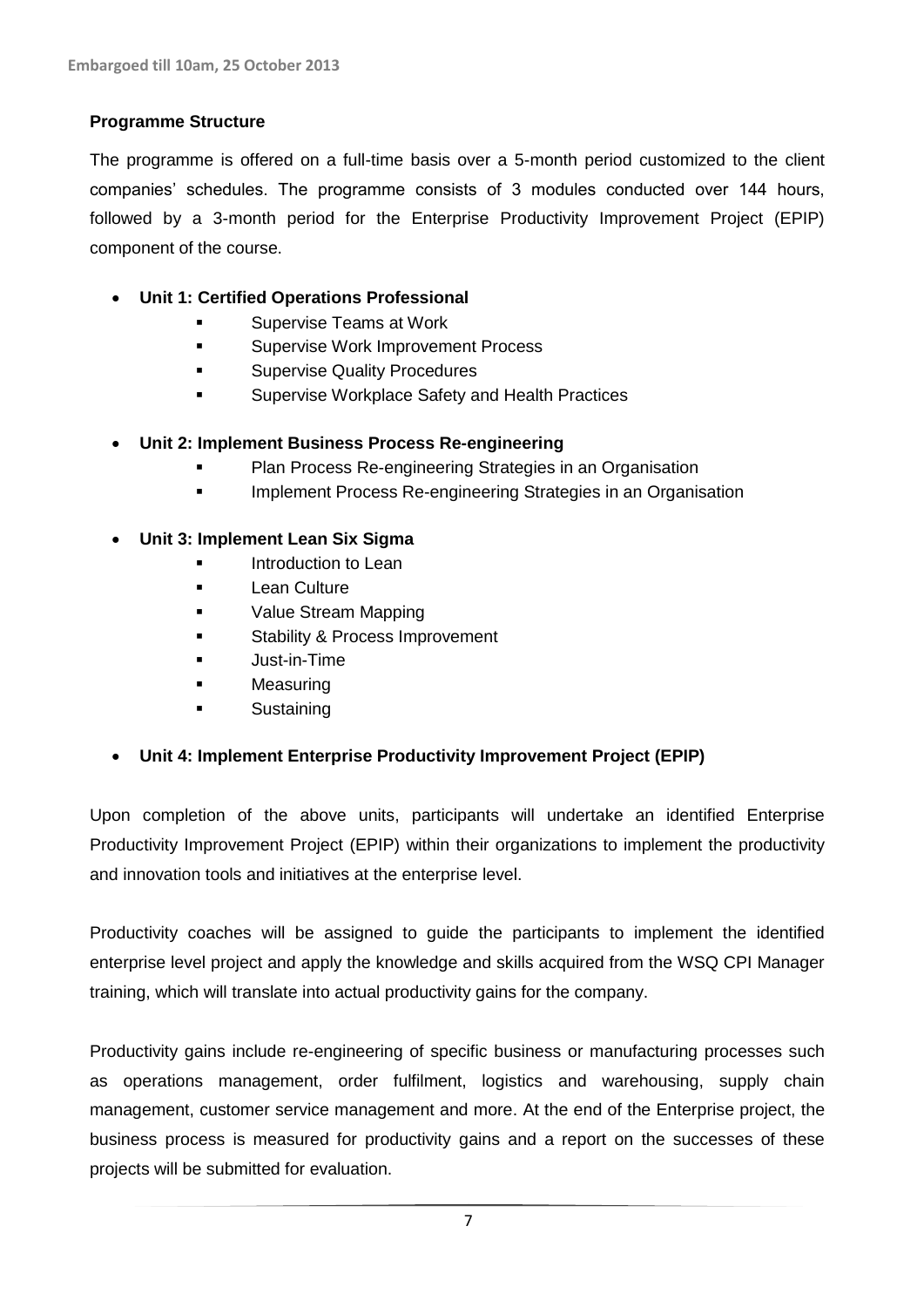#### **Target Outcomes**

WSQ CPI Manager aims to train and develop Productivity Champions within organizations to acquire new skills and knowledge and implement business improvements and productivity initiatives to enhance the organizations performance. A target 10% improvement in tangible productivity gains for organization e.g. process cycle time reduction, reduced downtime, reduction of errors, increased output, increased profits is estimated, depending on the nature of the project and business model.

#### **About Lean Six Sigma**

Lean Six Sigma is an integrated set of methodologies that encompasses both Lean and Six Sigma concepts. It combines two powerful approaches to provide the tools necessary to address all aspects of quality, cost, and delivery. Lean focuses on providing products and services at competitive prices by eliminating waste and its drivers, whereas Six Sigma focuses on minimizing and reducing process variations that lead to defects. Lean Six Sigma integrates traditional Six Sigma thinking and methods with Lean thinking and approaches to allow organizations to achieve value more quickly at the lowest possible cost while aligning processes with customers. This module is referenced from the Association of Operations Management (APICS) Lean Six Sigma module.

#### **About Business Process Re-engineering (BPR)**

BPR is the fundamental rethinking and radical redesign of business processes to achieve dramatic improvements in critical, contemporary measures of performance such as cost, quality, service and speed. BPR advocates that enterprises go back to the basics and re-examine their very roots and aim for total reinvention. BPR focuses on processes and not on tasks, jobs or people. It endeavours to redesign the strategic and value added processes that transcend organizational boundaries.

### **Target audience**

The WSQ Certified Productivity & Innovation Manager (CPI Manager) is targeted at Professionals, Managers and Executives (PMEs) in any sector who are identified to be Productivity Champions or change agents by their companies to review business process improvements to increase productivity.

8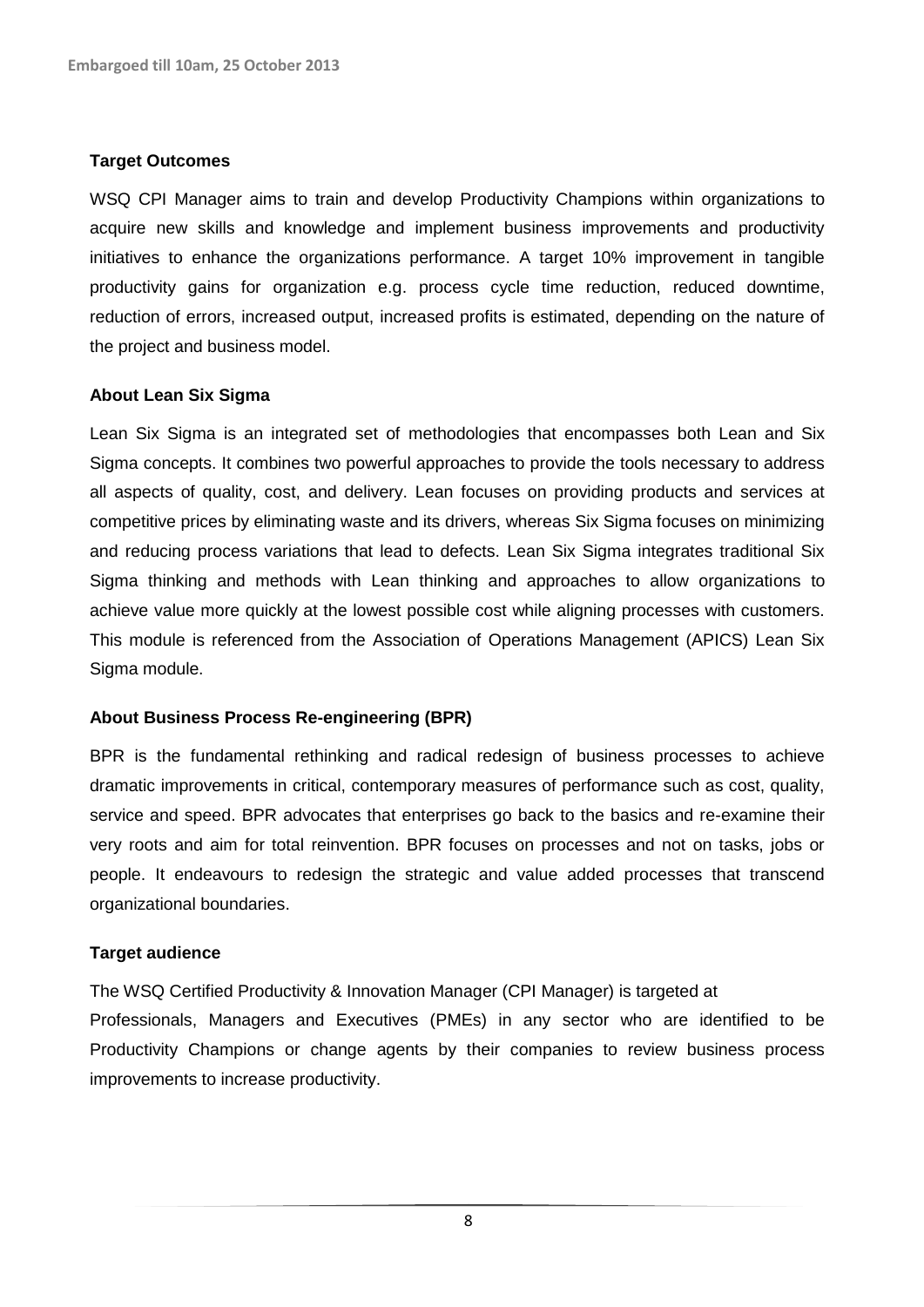**Embargoed till 10am, 25 October 2013**

# **Funding Details**

WDA funding is available at prevailing rates and GST.

# **Contact Details**

For more information, please contact SMF CCL at: Tel: 6826 3100 Fax: 6826 3021 Email: [ccl@smfederation.org.sg](mailto:ccl@smfederation.org.sg)

or access the following hyperlink:

<http://www.smfccl.sg/index.php/courses/productivity/certified-productivity-innovation-manager/>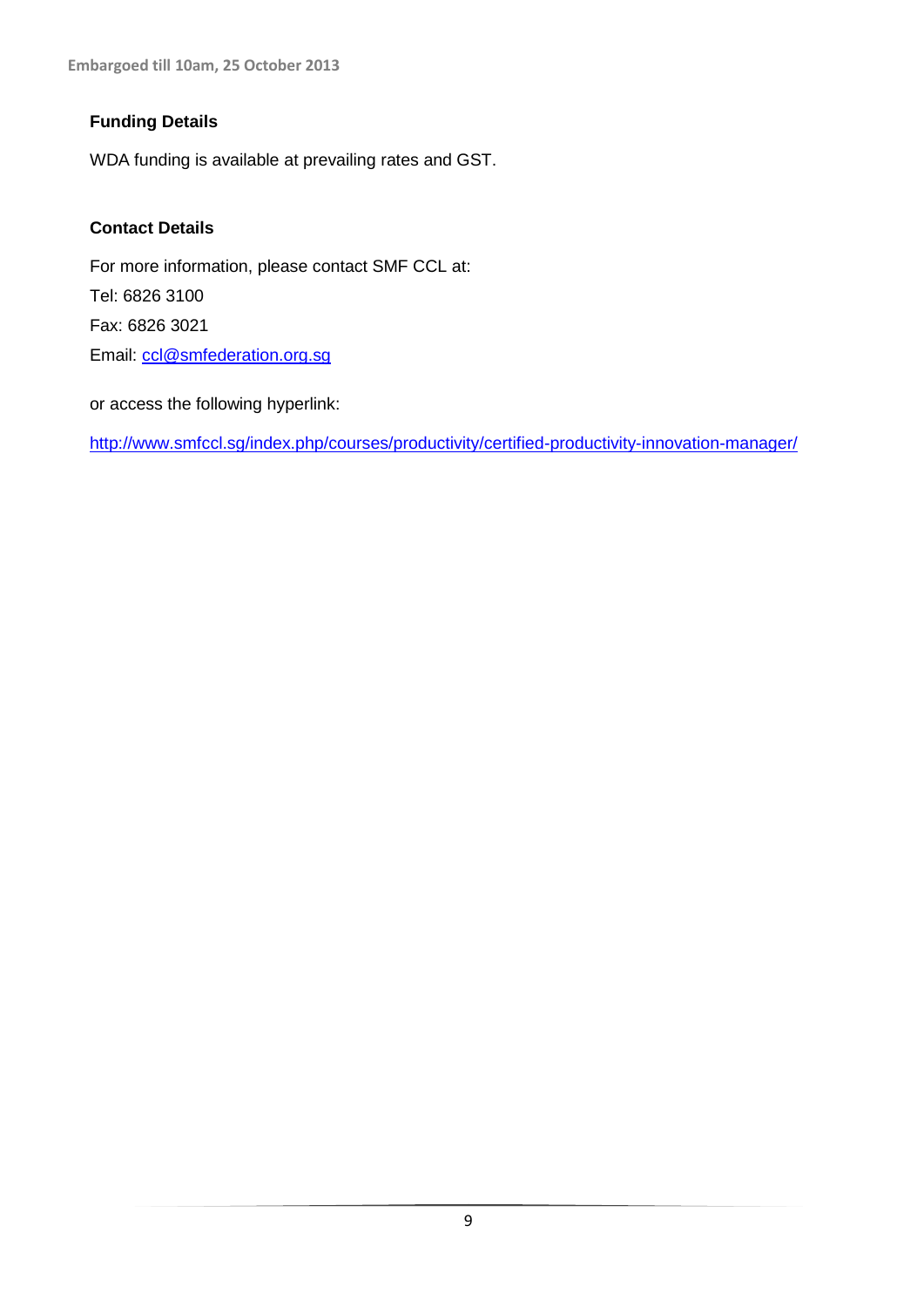**ANNEX 3**

# **FACTSHEET OF SME QUALITY INITIATIVES TO ASSIST, NURTURE AND GROW (SME QIANG)**

### **Introduction/Background**

SME QIANG (Quality Initiatives to Assist, Nurture and Grow) is a jointly developed training programme by the Singapore Workforce Development Agency (WDA) and the Singapore Manufacturing Federation Centre for Corporate Learning (SMF CCL).

It is modelled after the successful WSQ Certified Productivity and Innovation Manager (CPI Manager) programme, and is an effective training solution to enhance productivity in SMEs. Taking into consideration the constraints of small workforce and infrastructure limitations, the training progamme is structured to cushion impact to SMEs' daily operations while addressing the specific challenges of optimizing output through productivity enhancements.

#### **Course Outline**

The whole programme is divided into 3 units as below

 **Unit 1: WSQ Manage Productivity Improvement to Achieve Business Objectives**

Management buy-in is half a productivity battle won. This unit offers senior management a 1-day Business Champion workshop to equip them with the knowledge and know-how to effectively deploy project teams, manage change and promote executive sponsorship. The workshop will also highlight key areas that are essential for achieving the breakthrough improvement in their business process performances.

### Duration: 1 Day Classroom Training

#### Course Outline

- Understand Lean Six Sigma (using a Lean simulation game)
- Alignment with Business Strategy & Objectives
- Role of Executives and Champions in a Productivity Initiative
- Understanding, Leading and Dealing with Change
- bizSAFE Level 1
	- **-** Overview of WSH Act, subsidiary legislation and Director's guidelines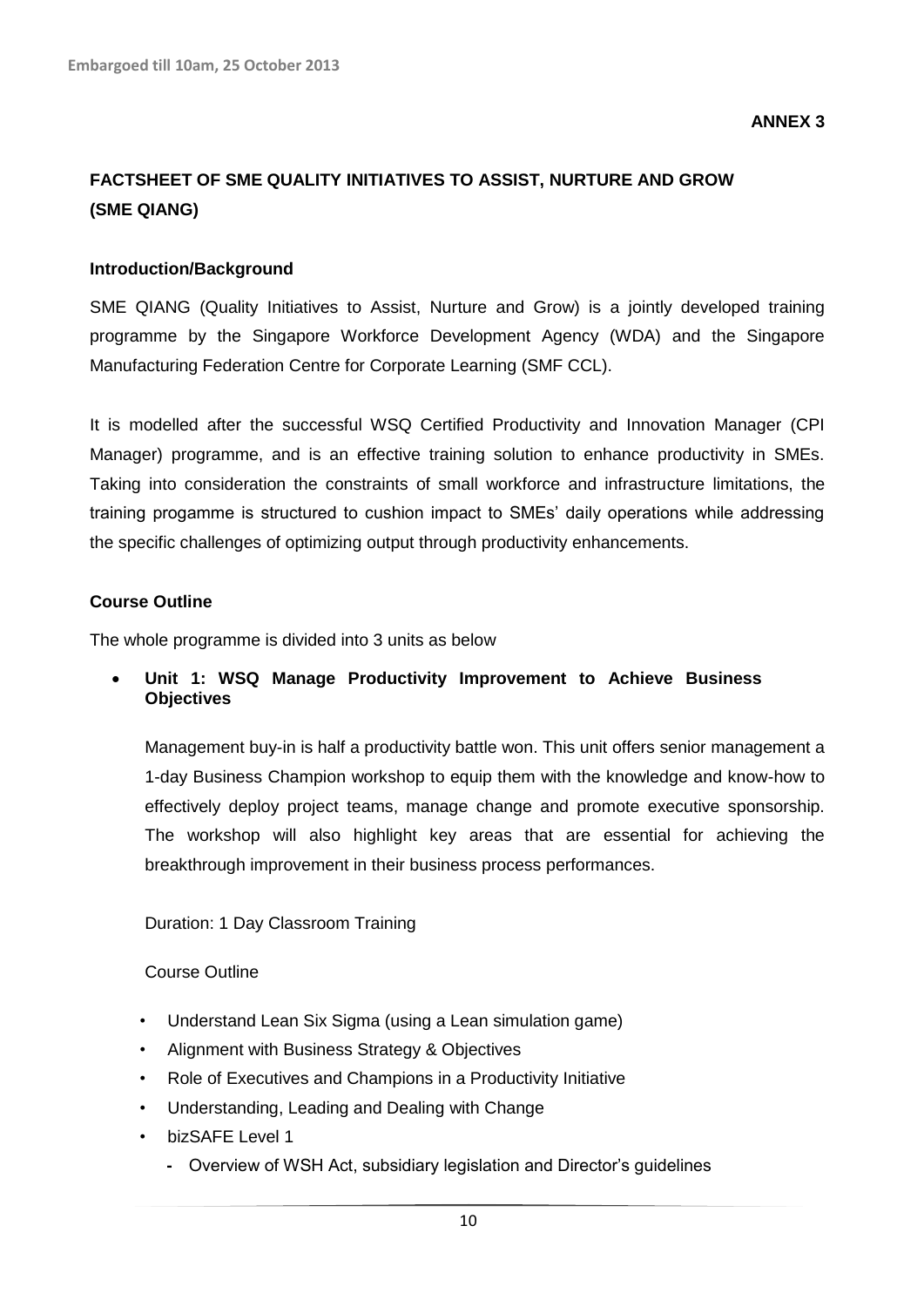- **-** Introduction to Risk Management concept, bizSAFE concept (etc), Corporate Social Responsibilities of companies
- **-** How to create a conducive safety culture in the company
- **-** Financial planning; balancing profitability and safety in the organisation
- **-** Business case studies, tangibles and intangible consequence of an accident

### **Unit 2: WSQ Implement Lean Six Sigma + Productivity Improvement Project**

Connect these knowledge and skills for maximum benefits. Recognising that SMEs take more positively to skills and implementation outcomes, this unit weaves classroom training into project implementation guided by black belts in a blended approach over an 8-week period.

The training mechanics involve segmenting the 8-week project implementation period into 4 x 2-week project phases. The start of each phase is a 1-day intensive classroom training to impart relevant skills for that phase, followed immediately by project work for the remaining phase. A 1-day workshop during the phase allows the trainees to be coached on how to apply the skills to the real project to maximise knowledge transfer.

Duration: 4 Days Classroom Training + 2 Months Productivity Improvement Project

### Course Outline

- Introduction to Lean
- Lean Culture
- Value Stream Mapping
- Stability and Process Improvement
- Just-in-Time
- Measuring
- **Sustaining**

#### **Unit 3: WSQ Plan and Implement Productivity Framework**

Productivity is not a destination but a journey. This unit helps the company to sustain its productivity drive by guiding the team of designated Business Champions and trained Productivity Managers to set up a productivity framework.

Duration: 1 Day Classroom Training + ½ Day Workshop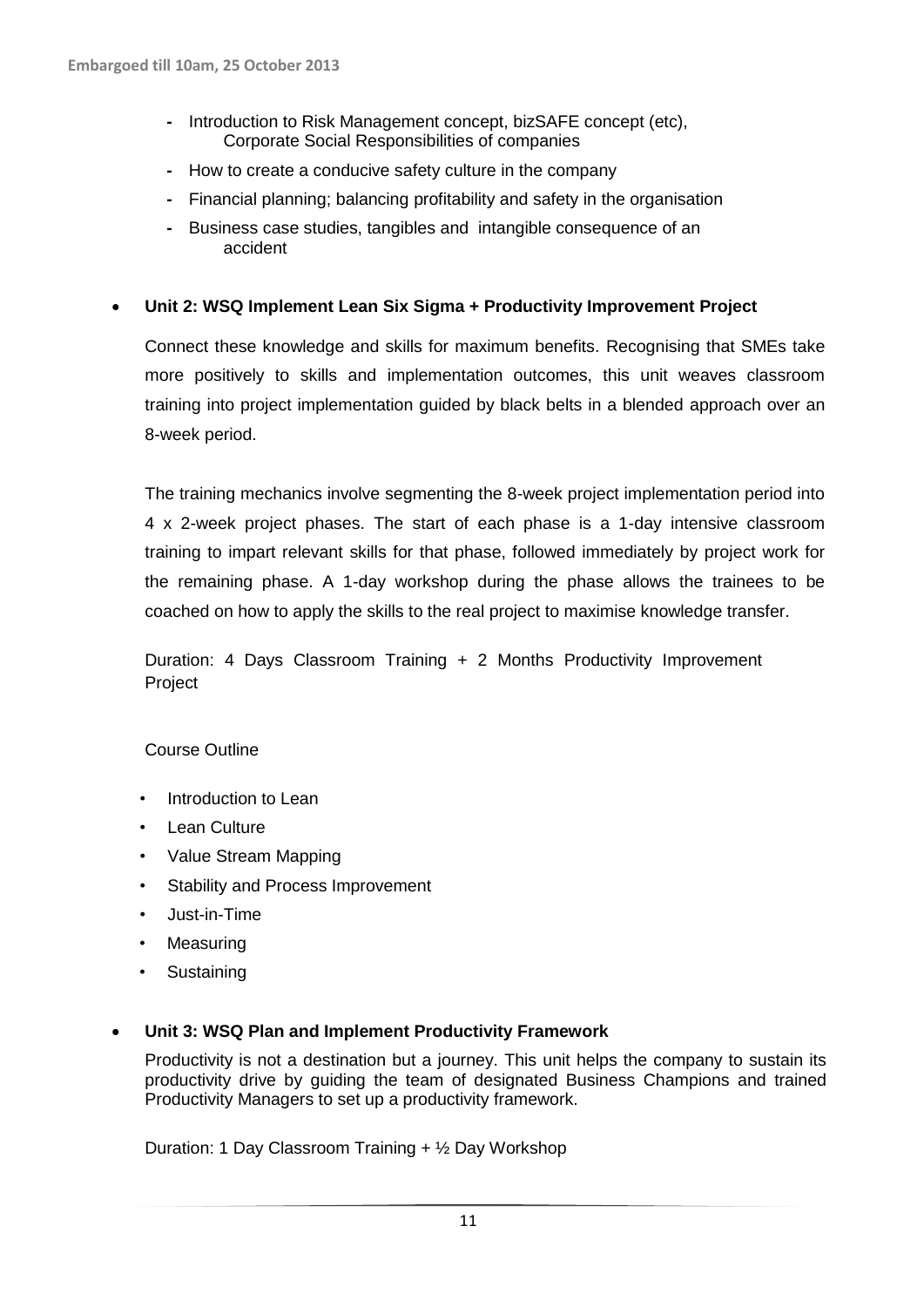### Course Outline

- Implement Project Identification Process
- Define Productivity Metrics & Implement a Progress Tracking System
- Implement Incentive Scheme

### **Overall diagrammatic representation**



# **Attainment of Statements of Attainment (SOAs)**

Candidates who completed the WSQ training and successfully passed the assessment will be awarded with Statements of Attainment (SOAs) for the respective competency unit.

# **Benefits of the programme:**

By signing up for the programme, the senior management of the SMEs will acquire productivity concepts and knowledge. The productivity agents identified by the SMEs will be able to implement the productivity improvement project under the guidance of Black Belt Consultants from SMF, and be able to apply and contextualize skills and knowledge acquired during the training, by embarking on the continuation of the companies' productivity drive by setting up a productivity framework within each company.